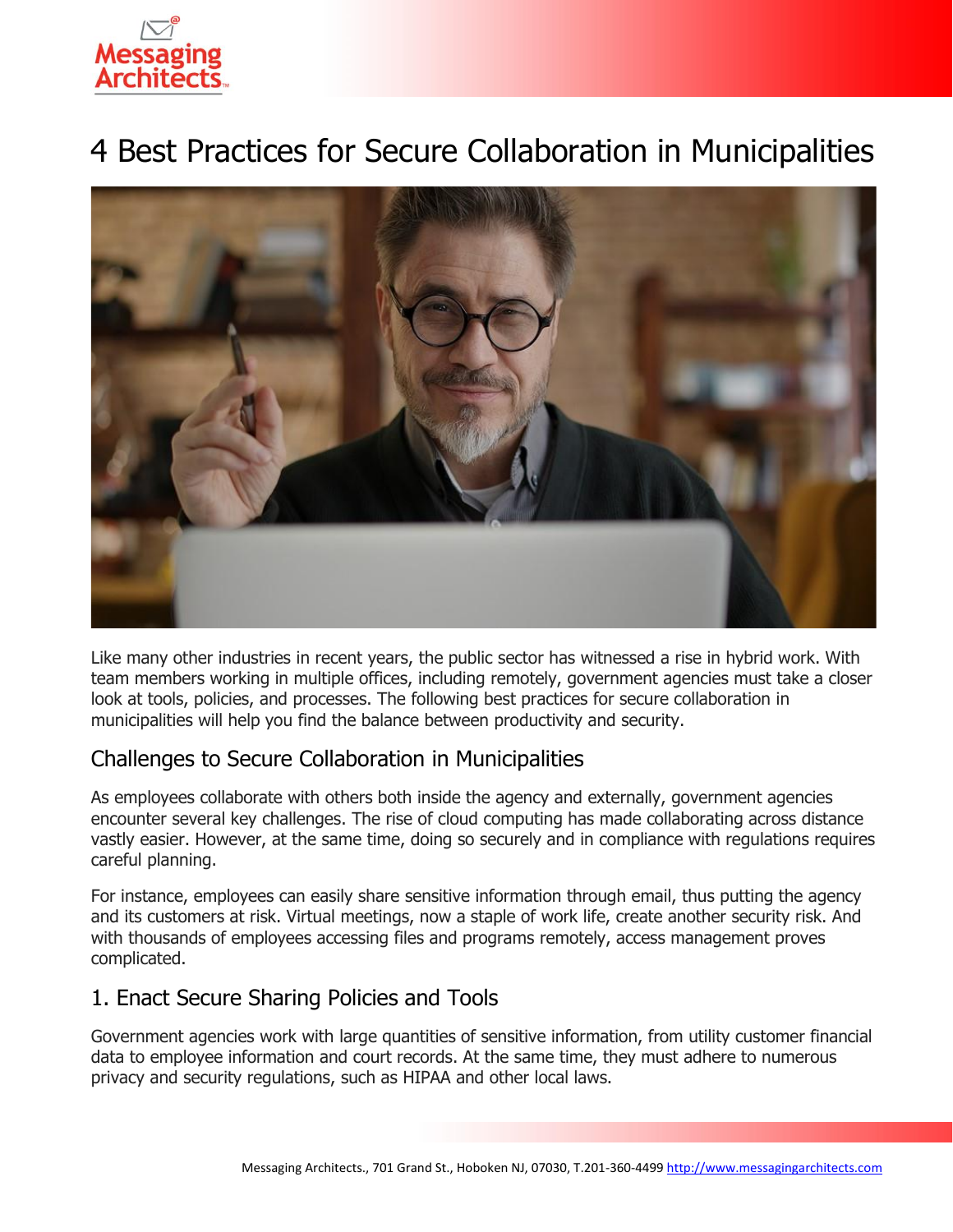

Without proper controls, employees create risk by unintentionally sharing protected information. On the other hand, by implementing [ePolicies](https://messagingarchitects.com/epolicy-review-consulting/) and configuring tools wisely, agencies reduce the chance of inappropriate sharing. For instance, in SharePoint, administrators can adjust various [sharing settings](https://messagingarchitects.com/file-sharing-best-practices/) at both the folder and file level.

For example, they can specify whether content of a particular site can be shared only internally, or also with external guests. Additionally, sensitivity labels allow the agency to automatically restrict sharing at the file level.



#### 2. Ensure Security of Virtual Meetings

Microsoft Teams, Zoom and other virtual meeting apps have revolutionized meetings, allowing attendees from multiple locations with ease. However, meeting organizers need to take certain steps to protect against intrusion.

- Control meeting attendance Use protection features such as passwords and waiting rooms to ensure that only authorized attendees can join the meeting. Some meeting apps also allow organizers to disable the ability to forward a meeting invitation.
- Know who has joined the meeting As an extra layer of protection, consider enabling entry and exit tones. This provides an alert when anyone joins or leaves the meeting.
- Restrict screen sharing Make sure that only the meeting organizer or someone with the organizer's explicit permission can share their screens.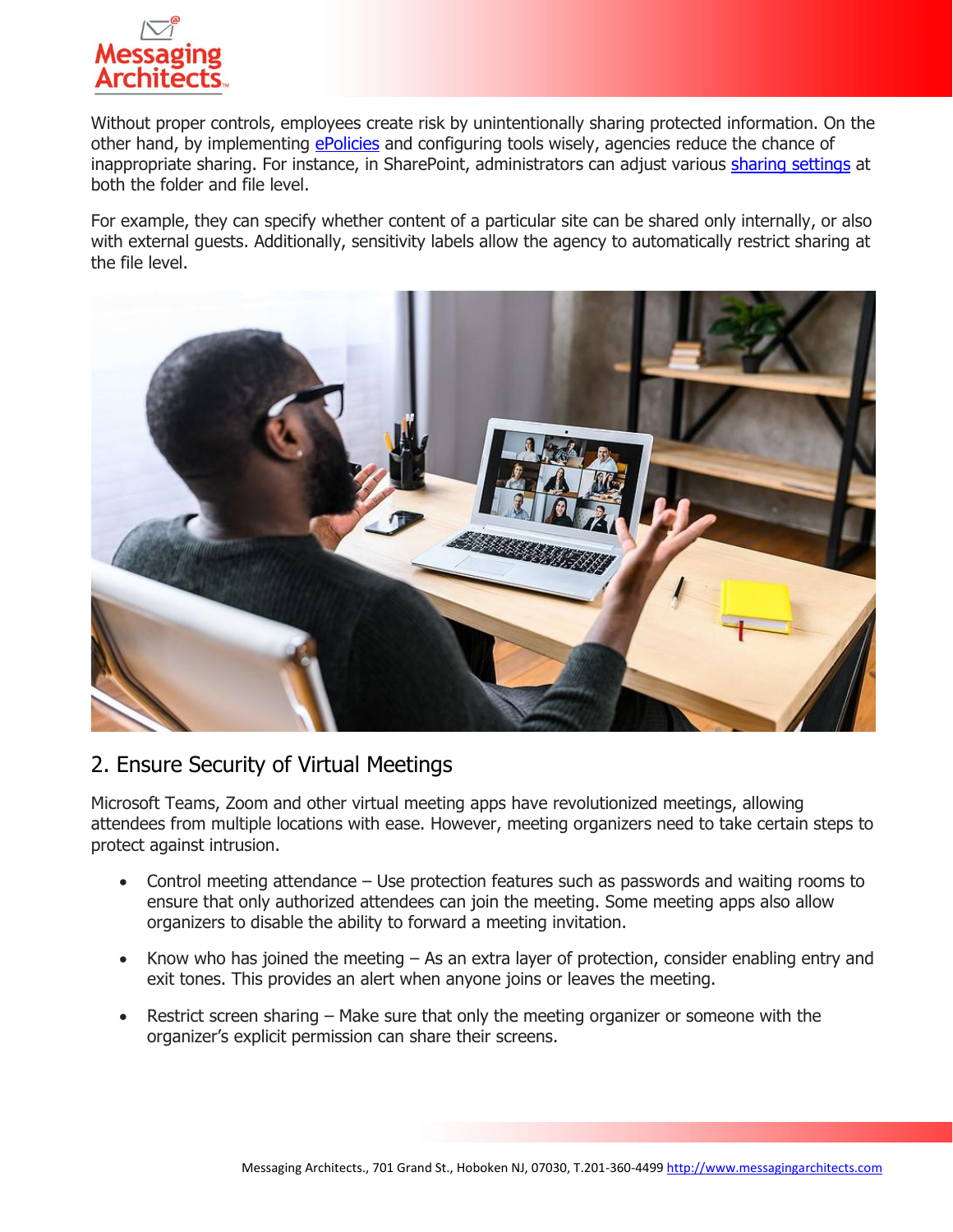

Retain control over meeting recording  $-$  Ensure that only the meeting organizer can record the meeting. Once the meeting has been recorded, adjust permissions to determine which users (if any) can access and transcribe the recording.

#### 3. Implement Authentication and Access Management Best Practices

With increased risk of cyber-attack, and with users accessing agency resources from a multitude of devices, authentication and access management take center stage. Agencies must find a balance between providing employees the access they need while protecting the agency and its digital assets.

Best practices include moving beyond basic username and password to implementing [modern](https://www.emazzanti.net/modern-authentication/)  [authentication methods](https://www.emazzanti.net/modern-authentication/) such as multi-factor authentication (MFA). In addition, for agencies with large numbers of employees, simplify access management where possible. For instance, Microsoft 365 allows administrators to [define access](https://messagingarchitects.com/microsoft-365-groups-tips/) at the group level.



#### 4. Establish Proactive Data Governance Strategy

Tools such as Microsoft Teams power collaboration, making it easy to co-author documents, conduct meetings and communicate in a variety of ways. However, agencies need to consider their approach to data governance before implementing these tools. Without a data governance strategy, information and access can quickly spiral out of control, compromising security.

For instance, before creating teams and groups, determine who can create groups and what naming conventions they will use. Carefully define policies for records management, including data retention. Know where agency data lives, who owns it and who can access it. Strategic data governance will improve both data security and regulatory compliance.